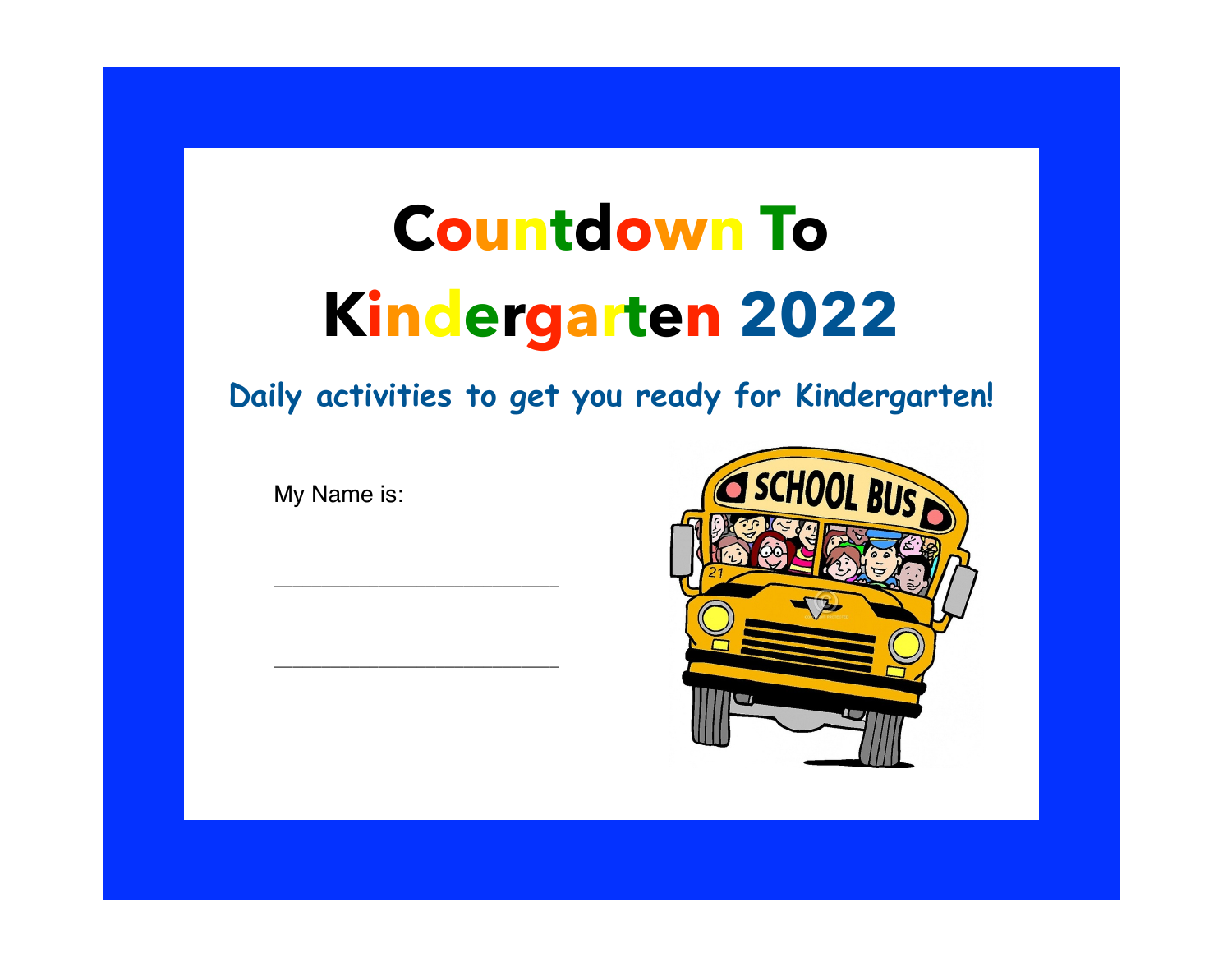## **March**

**2022**



## **Early Childhood Partners CFCE**



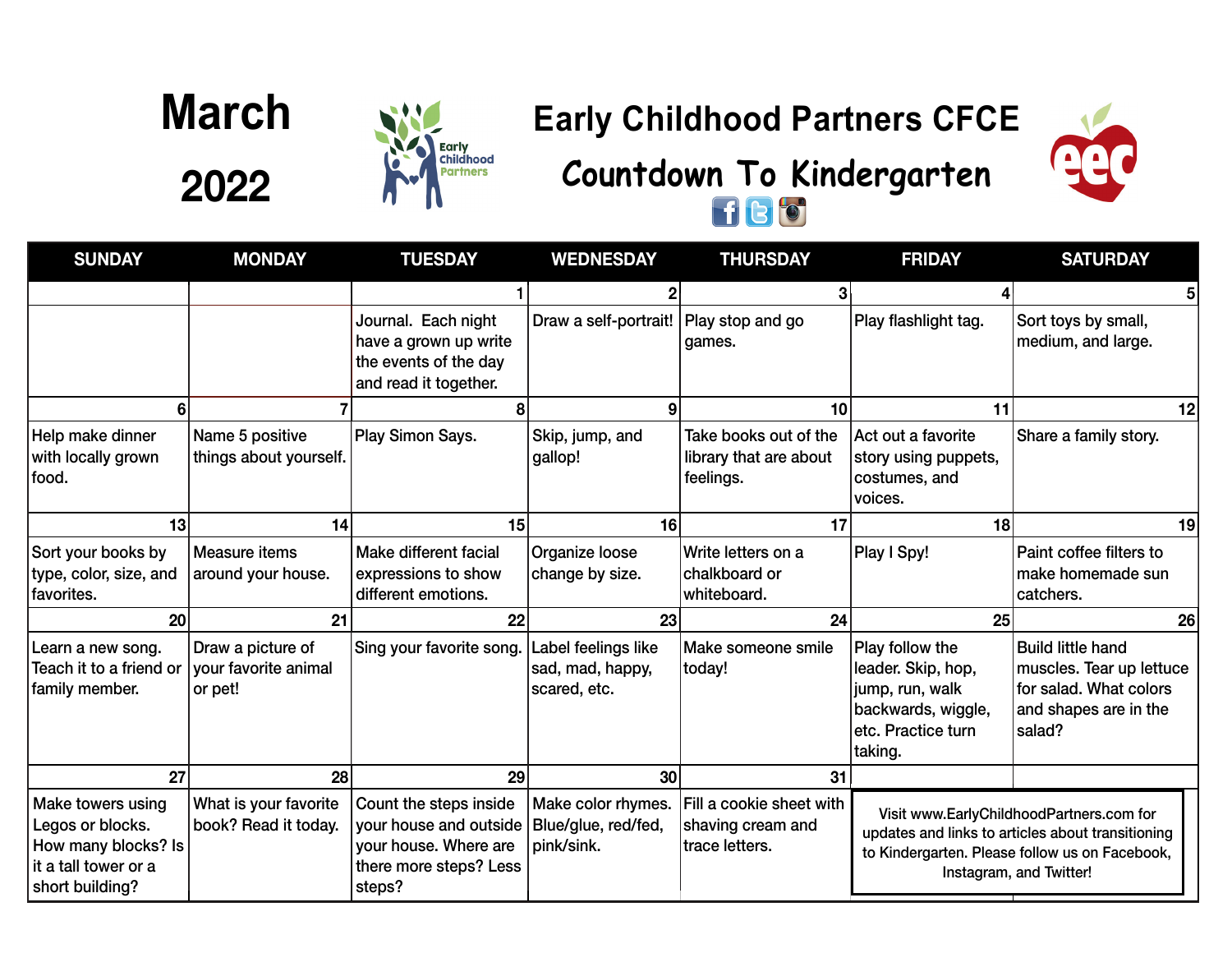



### **Early Childhood Partners CFCE**





| <b>SUNDAY</b>                                                              |                 | <b>MONDAY</b>                                                                | <b>TUESDAY</b>                                                                                                                                                       | <b>WEDNESDAY</b>                                                        | <b>THURSDAY</b>                                                                               | <b>FRIDAY</b>                                                                       | <b>SATURDAY</b>                                                                                                                    |
|----------------------------------------------------------------------------|-----------------|------------------------------------------------------------------------------|----------------------------------------------------------------------------------------------------------------------------------------------------------------------|-------------------------------------------------------------------------|-----------------------------------------------------------------------------------------------|-------------------------------------------------------------------------------------|------------------------------------------------------------------------------------------------------------------------------------|
|                                                                            | 27              | 28                                                                           | 29                                                                                                                                                                   | 30                                                                      | 31                                                                                            |                                                                                     |                                                                                                                                    |
|                                                                            |                 |                                                                              | Visit www.EarlyChildhoodPartners.com for updates and links to articles about transitioning to<br>Kindergarten. Please follow us on Facebook, Instagram, and Twitter! |                                                                         |                                                                                               | After reading a book<br>with a grownup, tell<br>them what happened<br>in the story. | Name all the people that<br>you live with. How many<br>are there?                                                                  |
|                                                                            |                 |                                                                              |                                                                                                                                                                      |                                                                         |                                                                                               | 8                                                                                   |                                                                                                                                    |
| What colors are you<br>wearing? Name<br>them all.                          |                 | How many letters are<br>in your name?                                        | Say the days of the<br>week with someone!                                                                                                                            | Count your steps as<br>you walk from your<br>bedroom to the<br>kitchen. | Write your name with<br>sidewalk chalk.                                                       | Practice writing or<br>tracing numbers<br>$0 - 10.$                                 | Name two things smaller<br>than you. Name two<br>things bigger.                                                                    |
|                                                                            | 10 <sup>1</sup> | 11                                                                           | 12                                                                                                                                                                   | 13 <sup>1</sup>                                                         | 14                                                                                            | 15 <sup>1</sup>                                                                     | 16 <sup>1</sup>                                                                                                                    |
| Make a picture of<br>something you like to<br>do in the Summer.            |                 | Go for a walk. Then<br>draw a picture of 5<br>things you remember<br>seeing. | Visit the library with<br>someone special.                                                                                                                           | Put on a jacket with<br>a zipper. Practice<br>zipping and<br>unzipping. | What number do you<br>call in case of an<br>emergency? What is/<br>is not an emergency?       | <b>Practice throwing</b><br>and catching a ball.                                    | Draw a picture using a<br>circle, square, triangle,<br>and rectangle.                                                              |
|                                                                            | 17              | 18 <sup>1</sup>                                                              | 19                                                                                                                                                                   | 20                                                                      | 21                                                                                            | 22                                                                                  | 23 <sup>2</sup>                                                                                                                    |
| Using an old<br>magazine, cut and<br>assemble the letters<br>of your name. |                 | <b>Practice using</b><br>manners.                                            | While reading with an<br>adult, tell where the<br>spine, pages, and<br>cover of the book are.                                                                        | Do something kind<br>for someone.                                       | Be a helper around the<br>house. Make your<br>bed.                                            | Tell your first and last<br>name to someone.                                        | <b>Practice using scissors</b><br>correctly as you cut out<br>pictures from a<br>magazine. Make a<br>collage with the<br>pictures. |
|                                                                            | 24              | 25 <sup>2</sup>                                                              | 26                                                                                                                                                                   | 27                                                                      | 28                                                                                            | 29                                                                                  | 30 <sub>0</sub>                                                                                                                    |
| Practice counting to<br>20 out loud. Can you<br>count 20 things?           |                 | Put on a shirt with<br>buttons. Practice<br>doing/undoing the<br>buttons.    | Practice folding towels.                                                                                                                                             | Trace or write the<br>numbers 1-10.                                     | What is the weather<br>today? Is it hot or<br>cold? Is it warmer or<br>colder than yesterday? | Help someone make<br>lunch!                                                         | Practice hopping on one<br>foot.                                                                                                   |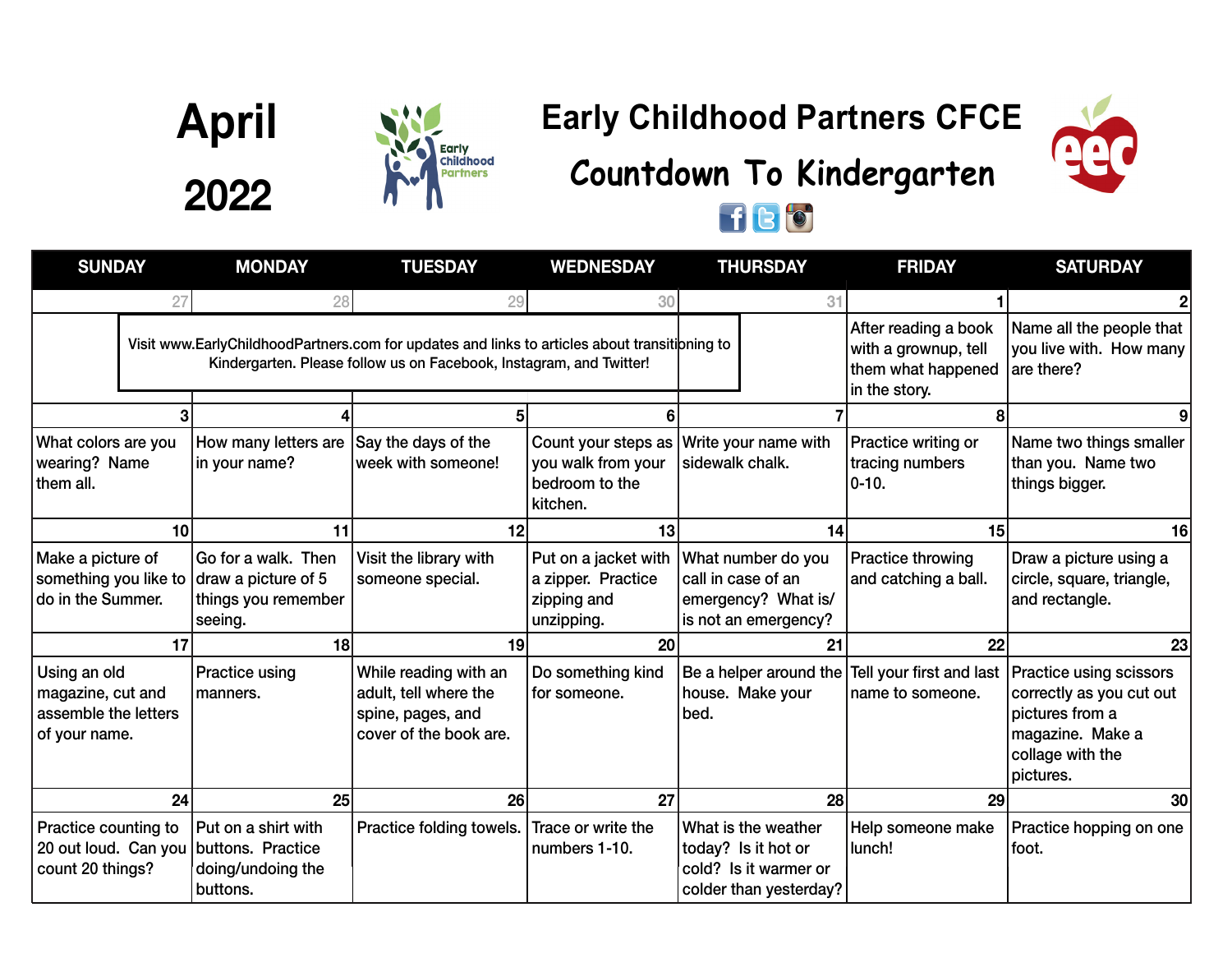



### **Early Childhood Partners CFCE**





| <b>SUNDAY</b>                                                                               | <b>MONDAY</b>                                                                    | <b>TUESDAY</b>                                                                    | <b>WEDNESDAY</b>                                                                                  | <b>THURSDAY</b>                                                                                                                                                      | <b>FRIDAY</b>                                                  | <b>SATURDAY</b>                                        |
|---------------------------------------------------------------------------------------------|----------------------------------------------------------------------------------|-----------------------------------------------------------------------------------|---------------------------------------------------------------------------------------------------|----------------------------------------------------------------------------------------------------------------------------------------------------------------------|----------------------------------------------------------------|--------------------------------------------------------|
|                                                                                             |                                                                                  |                                                                                   |                                                                                                   |                                                                                                                                                                      |                                                                |                                                        |
| Take a hike.                                                                                | Tell an adult why you<br>are excited about<br>Kindergarten!                      | Paint a picture of your<br>favorite place                                         | Draw a map of your<br>yard, room, or<br>house.                                                    | Have someone write<br>the letters out of order<br>and name all that you<br>can.                                                                                      | Do a puzzle.                                                   | Play a board game.                                     |
|                                                                                             |                                                                                  | 10 <sup>1</sup>                                                                   | 11                                                                                                | 12                                                                                                                                                                   | 13                                                             | 14                                                     |
| Draw a rainbow with<br>each colored stripe.                                                 | Help cook breakfast!                                                             | Cut out any numbers<br>you can find in an old<br>magazine. Name them<br>together. | Guess how many<br>spoonfuls of rice/<br>beans/beads it will<br>take to fill a cup.<br>Now try it. | Write or trace your<br>phone number and<br>say the numbers as<br>you write them.                                                                                     | Set the table for<br>dinner. Count how<br>many forks you need. | Draw a picture with<br>sidewalk chalk.                 |
| 15                                                                                          | 16 <sup>1</sup>                                                                  | 17                                                                                | 18                                                                                                | 19                                                                                                                                                                   | 20 <sub>2</sub>                                                | 21                                                     |
| Visit the library and<br>read a book together.                                              | Mix up a deck of<br>cards and sort them<br>by color, shape (suit),<br>or number. | Read your favorite<br>book with someone<br>special.                               | Practice lacing your<br>shoes.                                                                    | Practice hopping on<br>one foot - 10 times<br>each.                                                                                                                  | Sort your socks to<br>find matching pairs.                     | Use scissors to cut<br>squiggle lines.                 |
| 22                                                                                          | 23                                                                               | 24                                                                                | 25                                                                                                | 26                                                                                                                                                                   | 27                                                             | 28                                                     |
| Go to the grocery<br>store with an adult.<br>Find 2 healthy foods<br>you would like to try. | Practice putting<br>rubber bands on pool<br>noodles or paper<br>towel rolls.     | Count and do 20<br>jumping jacks.                                                 | Draw a picture of a<br>favorite thing you<br>want to do this<br>Summer.                           | Practice saying,<br>tracing, and writing<br>your address.                                                                                                            | Stack blocks to make<br>a tower. How high<br>can you go?       | Zip and unzip your coat<br>and/or backpack 5<br>times. |
| 29                                                                                          | 30 <sup>1</sup>                                                                  | 31                                                                                |                                                                                                   |                                                                                                                                                                      |                                                                |                                                        |
| Sing the Alphabet<br>Song.                                                                  | Write numbers 1-10<br>with sidewalk chalk.                                       | Write the alphabet with<br>sidewalk chalk.                                        |                                                                                                   | Visit www.EarlyChildhoodPartners.com for updates and links to articles about transitioning to<br>Kindergarten. Please follow us on Facebook, Instagram, and Twitter! |                                                                |                                                        |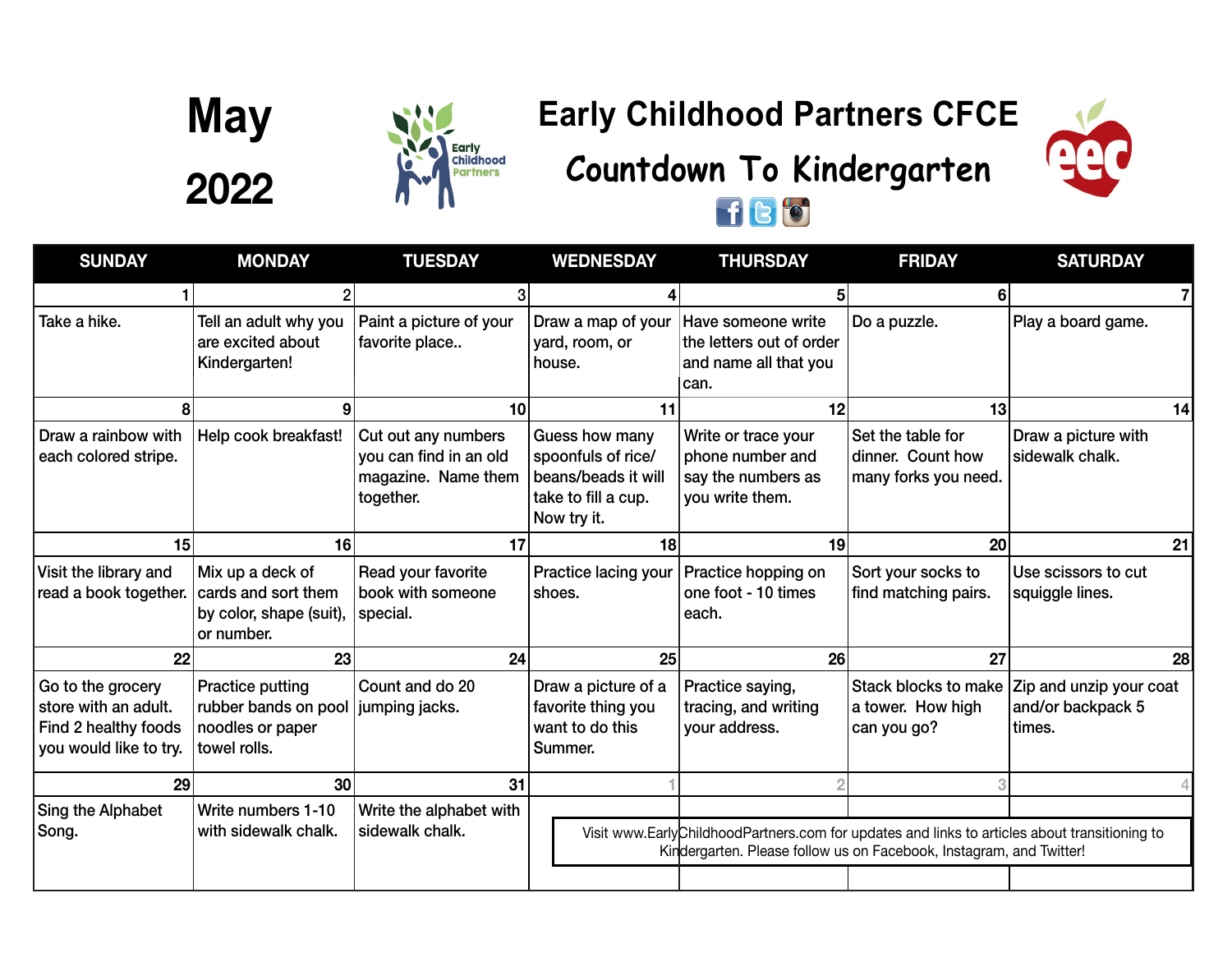**June**

**2022**



#### **Early Childhood Partners CFCE**



| <b>SUNDAY</b>                                                                                                           | <b>MONDAY</b>                                                                                                                                                           | <b>TUESDAY</b>                                                                                             | <b>WEDNESDAY</b>                                                                              | <b>THURSDAY</b>                                                                                                   | <b>FRIDAY</b>                                                                                                  | <b>SATURDAY</b>                                                                                             |
|-------------------------------------------------------------------------------------------------------------------------|-------------------------------------------------------------------------------------------------------------------------------------------------------------------------|------------------------------------------------------------------------------------------------------------|-----------------------------------------------------------------------------------------------|-------------------------------------------------------------------------------------------------------------------|----------------------------------------------------------------------------------------------------------------|-------------------------------------------------------------------------------------------------------------|
| 29                                                                                                                      | 30                                                                                                                                                                      | 31                                                                                                         |                                                                                               |                                                                                                                   |                                                                                                                |                                                                                                             |
|                                                                                                                         | Visit www.EarlyChildhoodPartners.com for updates and links to articles<br>about transitioning to Kindergarten. Please follow us on Facebook,<br>Instagram, and Twitter! |                                                                                                            | Make a puzzle by cutting<br>a picture into twelve<br>wavy pieces or into<br>different shapes. | Draw a picture of<br>something that<br>happened today and<br>put it in your journal!                              | Post an alphabet chart.<br>Label and talk about<br>letters.                                                    | Strengthen hand<br>muscles by cutting<br>paper, play dough, or<br>foam with child-sized<br>safety scissors. |
| 5                                                                                                                       |                                                                                                                                                                         |                                                                                                            |                                                                                               | 9                                                                                                                 | 10 <sup>1</sup>                                                                                                | 11                                                                                                          |
| Memorize your home<br>address.                                                                                          | Skip, jump, and gallop!<br>Hop 5 times on one<br>foot and 5 times on the<br>other.                                                                                      | At the playground ask<br>your child to count how<br>many children are on the<br>swings, on the slide, etc. | Practice empathy. How<br>do other people feel?<br>How do you know?                            | Plan a cooperative art<br>project (big painting,<br>recycle build) that<br>encourages give&take<br>collaboration. | Pour flour or sugar on a<br>cookie sheet and<br>practice writing numbers<br>in the flour.                      | Play rhyming games.<br>What rhymes with cat?<br>What rhymes with car?                                       |
| 12                                                                                                                      | 13                                                                                                                                                                      | 14                                                                                                         | 15                                                                                            | 16                                                                                                                | 17                                                                                                             | 18                                                                                                          |
| Follow a cookbook<br>recipe together.<br>Discuss taking turns<br>and the process of<br>waiting and working<br>together. | Make different facial<br>expressions to show<br>emotion. (Happy, sad,<br>scared, sleepy). What<br>does each emotion feel<br>like?                                       | Vowel sorting! Choose a<br>long or short vowel. Find<br>words to match the<br>sound.                       | Play Duck, Duck, Goose<br>to practice waiting skills.                                         | Count backwards from<br>10.                                                                                       | Paint using cotton<br>swabs, cotton balls, wax<br>paper, and other<br>household materials as a<br>paint brush. | Sing a song you know.                                                                                       |
| 19                                                                                                                      | 20                                                                                                                                                                      | 21                                                                                                         | 22                                                                                            | 23                                                                                                                | 24                                                                                                             | 25                                                                                                          |
| Paint coffee filters.<br>Use a pipe cleaner<br>to make it into a<br>butterfly.                                          | Match and roll socks.<br>Count before rolling<br>and count after<br>rolling.                                                                                            | Go to the market and<br>find the heaviest fruit<br>and weigh it on the<br>scale.                           | Make patterns out of<br>cereal, pasta, bottle<br>tops or buttons.                             | Subtract items today!<br>Start with 10 grapes,<br>eat one and then<br>count to 9, etc.                            | Letters and words are<br>all around us. Point<br>them out.                                                     | Go outside for a hike<br>with your family and<br>name all of the colors<br>you see.                         |
| 26                                                                                                                      | 27                                                                                                                                                                      | 28                                                                                                         | 29                                                                                            | 30 <sup>°</sup>                                                                                                   |                                                                                                                |                                                                                                             |
| Play board or card<br>games that require<br>taking turns and<br>waiting.                                                | Count out loud<br>together.                                                                                                                                             | Write your name on a<br>chalkboard or<br>whiteboard. Erase and<br>do it over and over<br>again.            | Teach a friend or<br>family member your<br>favorite dance move!                               | Have a family dance<br>party! Take turns<br>choosing the music.                                                   |                                                                                                                |                                                                                                             |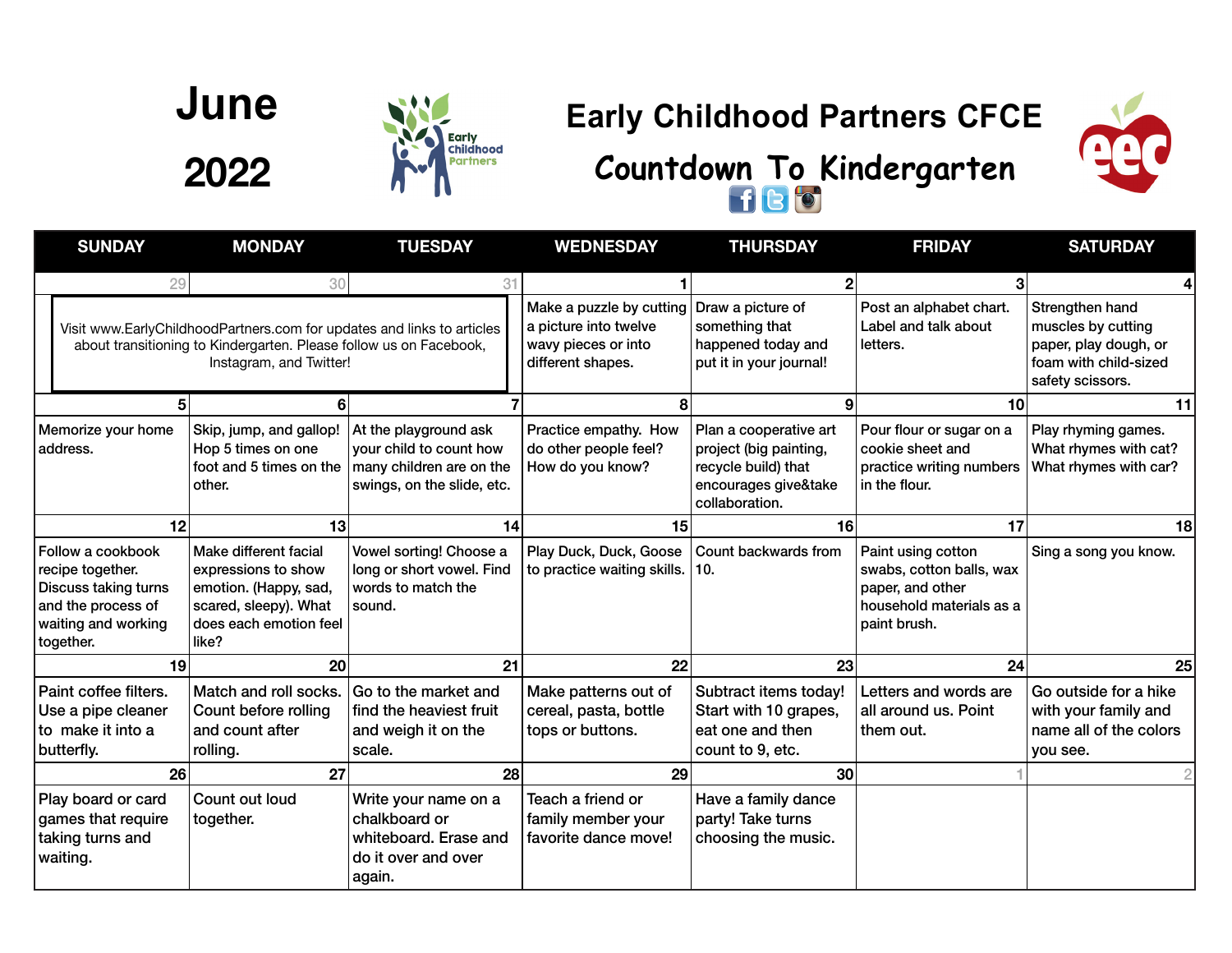**July 2022**



## **Early Childhood Partners CFCE**



|          | <b>SUNDAY</b>                                                                                                                              | <b>MONDAY</b>                                                                                                               | <b>TUESDAY</b>                                                                                                                                                       | <b>WEDNESDAY</b>                                                                         | <b>THURSDAY</b>                                                                                            | <b>FRIDAY</b>                                                                                                        | <b>SATURDAY</b>                                                                       |
|----------|--------------------------------------------------------------------------------------------------------------------------------------------|-----------------------------------------------------------------------------------------------------------------------------|----------------------------------------------------------------------------------------------------------------------------------------------------------------------|------------------------------------------------------------------------------------------|------------------------------------------------------------------------------------------------------------|----------------------------------------------------------------------------------------------------------------------|---------------------------------------------------------------------------------------|
|          | 26                                                                                                                                         | 27                                                                                                                          | 28                                                                                                                                                                   | 29                                                                                       | 30                                                                                                         |                                                                                                                      |                                                                                       |
|          |                                                                                                                                            |                                                                                                                             | Visit www.EarlyChildhoodPartners.com for updates and links to articles about transitioning to Kindergarten. Please follow us<br>on Facebook, Instagram, and Twitter! |                                                                                          |                                                                                                            | Play with play dough.                                                                                                | Sort toys by small, medium<br>and large!                                              |
|          |                                                                                                                                            |                                                                                                                             | 5                                                                                                                                                                    | 6                                                                                        |                                                                                                            | 8                                                                                                                    | 9                                                                                     |
|          | Balance on one foot<br>and count to 5 without<br>putting your foot down<br>and then do the other<br>foot. Try it again and<br>count to 10. | <b>Independence Day!</b><br>Name the colors on<br>the American Flag!<br>How many colors?<br>Count the stars and<br>stripes. | Visit a playground and<br>explore.                                                                                                                                   | Get out the<br>recyclables, tape, glue,<br>and build. Get<br>creative.                   | Point out objects that<br>measure liquids by<br>volume. A gallon of<br>milk, 16 ounces of<br>shampoo, etc. | Play hide and seek<br>with stuffed animals.<br>Take turns hiding and<br>finding the animals.                         | Using a map or globe,<br>name all of the world's<br>oceans.                           |
|          | 10                                                                                                                                         | 11                                                                                                                          | 12                                                                                                                                                                   | 13                                                                                       | 14                                                                                                         | 15 <sup>1</sup>                                                                                                      | 16                                                                                    |
| letters. | Play hopscotch. Say<br>the numbers or use                                                                                                  | Have a playdate with<br>a friend.                                                                                           | Cut up an old calendar<br>or magazine using child<br>safe scissors and make<br>a collage.                                                                            | Tell a story about what Notice numbers when<br>you would like to do to<br>help a friend. | you see them in<br>addresses, store<br>prices, on a keyboard<br>or phone.                                  | Read a book and point Play "who, what, &<br>out the author and<br>illustrator. Do this each<br>time you read a book. | where". Who is at school?<br>What happens at school?<br>Where is your school?<br>Etc. |
|          | 17                                                                                                                                         | 18                                                                                                                          | 19                                                                                                                                                                   | 20                                                                                       | 21                                                                                                         | 22                                                                                                                   | 23                                                                                    |
|          | Play 20 questions.                                                                                                                         | <b>Review book</b><br>components such as<br>front cover, back<br>cover, first and last<br>word.                             | Count at the grocery<br>store. Two loaves of<br>bread, 5 oranges, 3 rolls<br>of paper towels, etc.                                                                   | Tonight at story time<br>close your eyes and<br>imagine the pictures in<br>your head.    | Help make dinner!                                                                                          | Write an email to a<br>family member with an<br>adult's help.                                                        | Play kickball. Practice<br>kicking, running to base,<br>counting the bases, etc.      |
|          | 24/31                                                                                                                                      | 25                                                                                                                          | 26                                                                                                                                                                   | 27                                                                                       | 28                                                                                                         | 29                                                                                                                   | 30 <sub>0</sub>                                                                       |
| house.   | 24: Play kickball!<br>31: Use a paper towel<br>tube to listen to<br>sounds around your                                                     | How high can you<br>count?                                                                                                  | Go for a walk and<br>collect items - leaves,<br>rocks, feathers, flowers,<br>etc. At home, sort the<br>items or make a collage.                                      | Read a book with<br>numbers in it. Label<br>the numbers and<br>practice counting.        | Count, write numbers,<br>and problem solve as<br>you do daily activities<br>and errands.                   | Tell an adult 3 things<br>you want to learn in<br>Kindergarten!                                                      | Go to the beach and write<br>your name in the sand.                                   |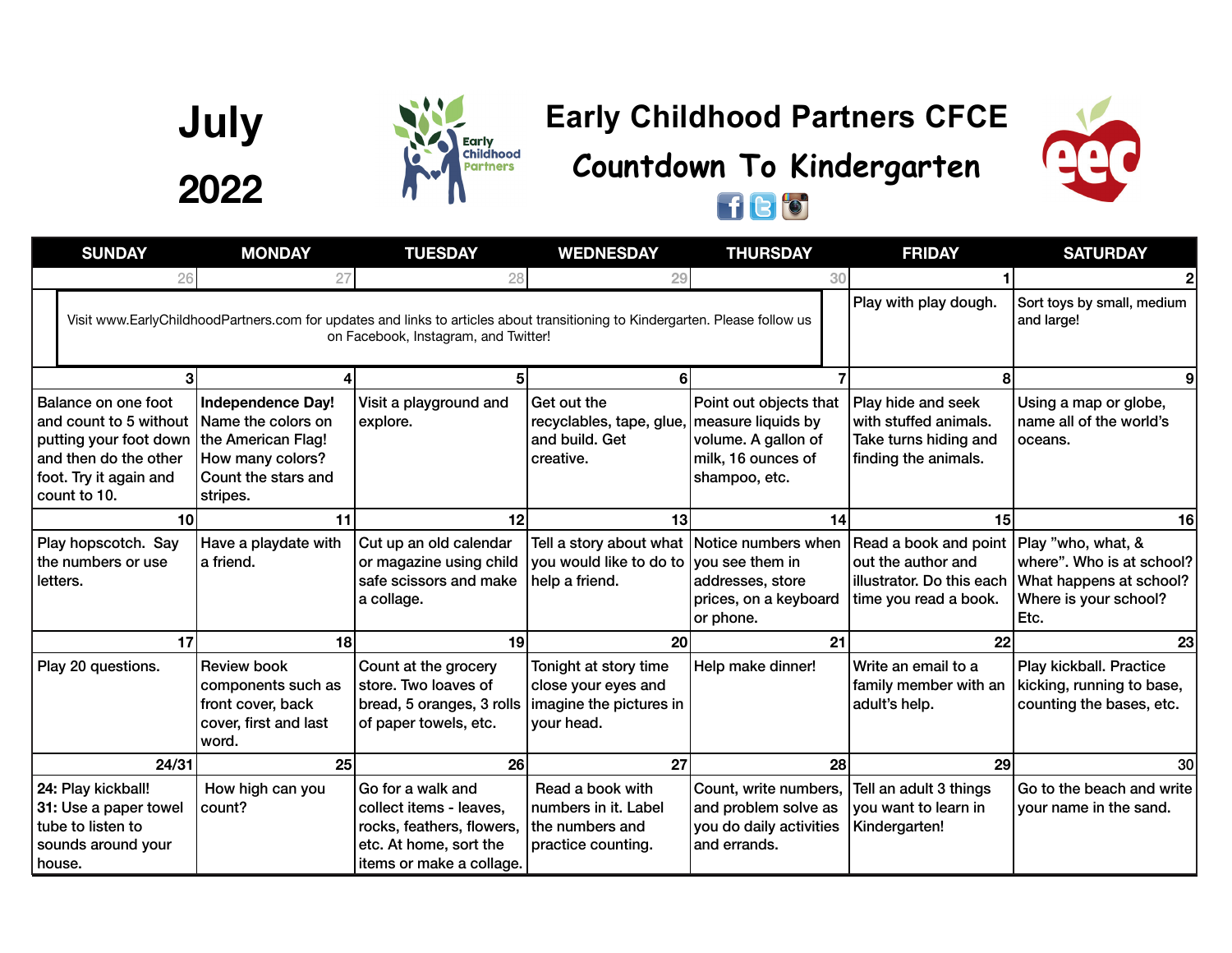**August**

**2022**



### **Early Childhood Partners CFCE**





| <b>SUNDAY</b>                                                                                           | <b>MONDAY</b>                                                                             | <b>TUESDAY</b>                                                                                             | <b>WEDNESDAY</b>                                                                                                        | <b>THURSDAY</b>                                                                                                                                                         |    | <b>FRIDAY</b>                                                   | <b>SATURDAY</b>                                                                        |
|---------------------------------------------------------------------------------------------------------|-------------------------------------------------------------------------------------------|------------------------------------------------------------------------------------------------------------|-------------------------------------------------------------------------------------------------------------------------|-------------------------------------------------------------------------------------------------------------------------------------------------------------------------|----|-----------------------------------------------------------------|----------------------------------------------------------------------------------------|
| 31                                                                                                      |                                                                                           |                                                                                                            |                                                                                                                         |                                                                                                                                                                         |    |                                                                 |                                                                                        |
|                                                                                                         | Make a puppet show.                                                                       | Play a "memory" game.                                                                                      | Sing your favorite<br>songs.                                                                                            | Set out everything you<br>need for the first day<br>of school.                                                                                                          |    | Tell a well known story and<br>make up a "silly" new<br>ending! | Go for a walk and look for all the<br>colors of the rainbow.                           |
|                                                                                                         |                                                                                           |                                                                                                            | 10                                                                                                                      |                                                                                                                                                                         | 11 | 12                                                              | 13                                                                                     |
| Practice writing and<br>saying your telephone<br>number.                                                | Organize loose change by<br>size. Name the coins.                                         | Write words on a steamy<br>window or mirror.                                                               | Make up a story.                                                                                                        | Draw a picture of your<br>family.                                                                                                                                       |    | the week.                                                       | Practice saying the days of Practice self-help skills. Ask for<br>help if you need it! |
| 14                                                                                                      | 15                                                                                        | 16                                                                                                         | 17                                                                                                                      |                                                                                                                                                                         | 18 | 19                                                              | 20                                                                                     |
| Drip paint on paper, fold<br>over, press, and open<br>up. What do you see?                              | Write your name using a<br>different color for each<br>letter.                            | Practice writing and<br>recognizing your first and<br>last name.                                           | Read an ABC book.                                                                                                       | Make a number book.<br>Write a number on a<br>page and decorate<br>with the correct<br>number of stickers.                                                              |    | Play jump rope.                                                 | Make patterns with coins and<br>extend the pattern.                                    |
| 21                                                                                                      | 22                                                                                        | 23                                                                                                         | 24                                                                                                                      |                                                                                                                                                                         | 25 | 26                                                              | 27                                                                                     |
| Play freeze dance. This<br>helps develop self-<br>regulation!                                           | Make sets of unequal<br>objects. Decide which set<br>is more or less without<br>counting. | Laundry time! Fold<br>towels and roll socks.<br>This develops fine motor<br>skills and builds<br>patience. | Act out a favorite story<br>book using puppets,<br>costumes, and voices.                                                | Play "I Spy" using<br>word endings<br>something ending with<br>the sound___?                                                                                            |    | Play card games like Go<br>Fish and Crazy 8's.                  | Draw a picture of your favorite<br>place in the entire world!                          |
| 28                                                                                                      | 29                                                                                        | 30 <sup>°</sup>                                                                                            | 31                                                                                                                      |                                                                                                                                                                         |    |                                                                 |                                                                                        |
| Draw a person in your<br>family. Tell a story about<br>the person you draw<br>from their point of view. | Help set the table and<br>count all the forks. How<br>many?                               | Act out your favorite<br>cartoon, story, or nursery<br>rhyme.                                              | <b>Hello Kindergartener!</b><br>You've got this! Talk<br>with your child about<br>what to expect this<br>week and next. | Visit www.EarlyChildhoodPartners.com for updates and links to articles<br>about transitioning to Kindergarten. Please follow us on Facebook,<br>Instagram, and Twitter! |    |                                                                 |                                                                                        |